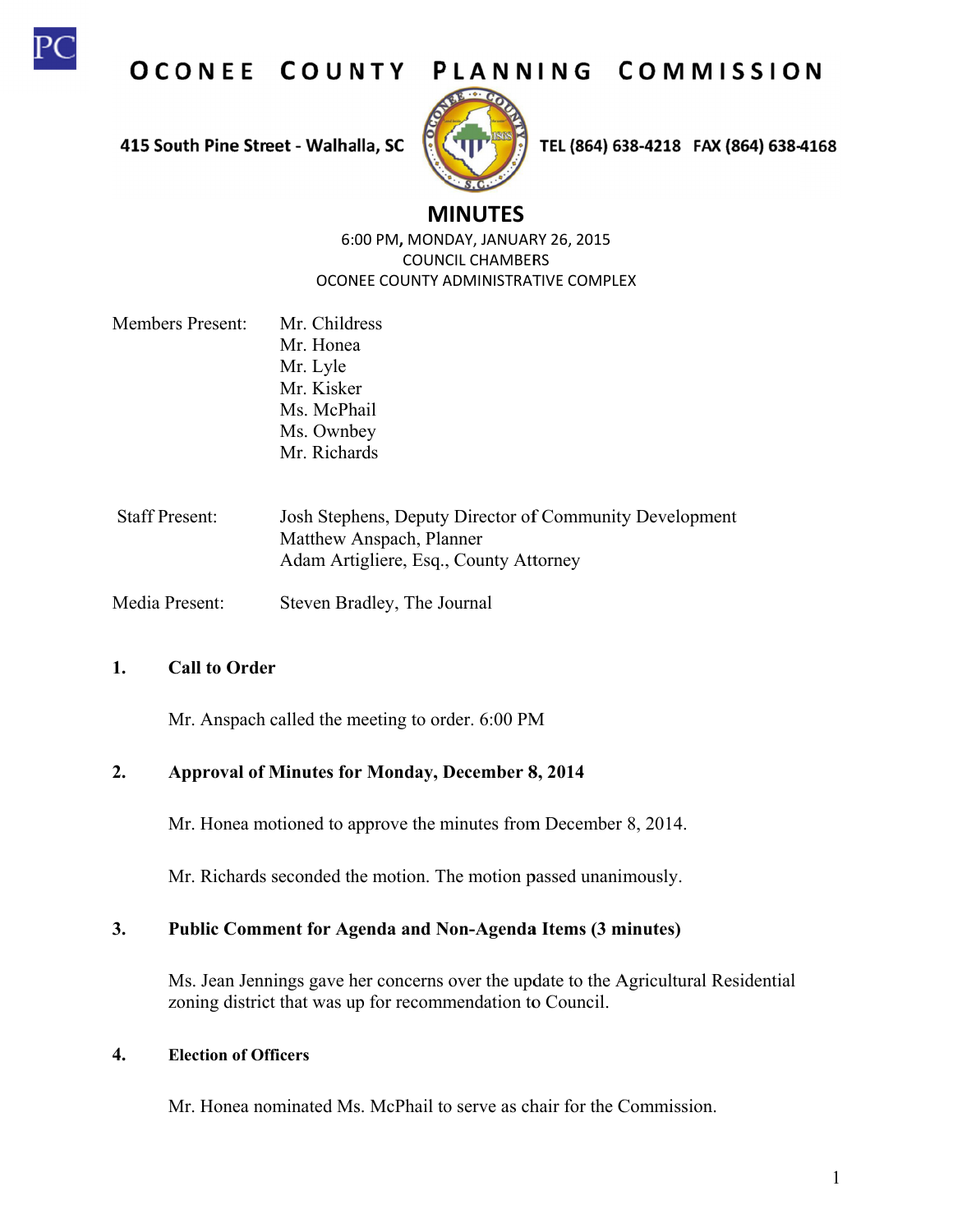Mr. Lyle seconded the nomination. The nomination passed unanimously.

Mr. Lyle nominated Mr. Honea to serve as vice-chair for the Commission. Mr. Childress seconded the nomination.

Mr. Ownbey nominated himself to serve as vice-chair. Mr. Kisker seconded the motion.

Mr. Honea withdrew his nomination for vice-chair.

The nomination for Mr. Ownbey as vice-chair passed unanimously.

### **5. Establishment of 2015 Regular Meeting Schedule**

Mr. Anspach presented the  $1<sup>st</sup>$  and  $3<sup>rd</sup>$  Mondays of each month as designated for the Commissions regular meeting schedule.

Mr. Richards remarked that it would be more ideal to have the regular meeting schedule on the  $2<sup>nd</sup>$  and  $4<sup>th</sup>$  Mondays instead so that it would not be too close to the Council meetings each month. This would give the Commission time to look at anything the Council may propose for recommendation.

Mr. Richards motioned to establish the regular meeting schedule to the  $2<sup>nd</sup>$  and  $4<sup>th</sup>$ Mondays of each month, starting February 23.

Mr. Ownbey seconded the motion. The motion passed 6-1 with Mr. Lyle dissenting.

# **6. Ordinance 2015-09 to Amend the Noise Ordinance**

Mr. Stephens presented to the Commission the proposed changes to the Noise Ordinance which would address "warehousing and distribution" uses.

Mr. Honea motioned to recommend that County Council adopt the proposed changes to the Noise Ordinance.

Mr. Richards seconded the motion. The motion passed unanimously.

# **7. Ordinance 2015-08 to Amend Setbacks and the Agricultural Residential District**

Ms. McPhail explained that Item 7 would require a motion to bring it off of the table.

Mr. Honea motioned to bring Item 7 off of the table.

Mr. Richards seconded the motion. The motion passed unanimously.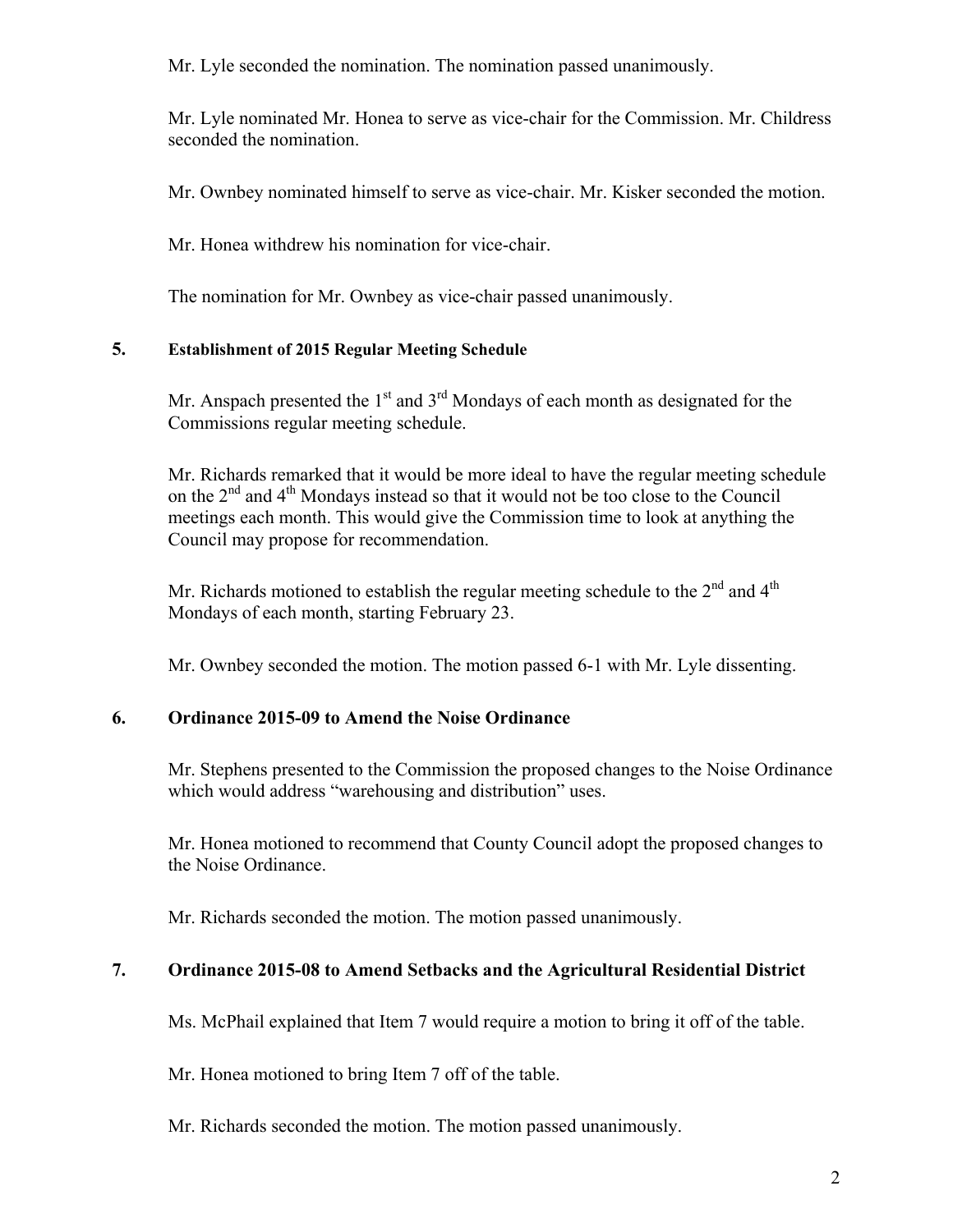Mr. Stephens gave a recap on the situation with the regulations pertaining to the Agricultural Residential Zoning District.

Mr. Honea motioned to amend the ordinance 2015-08 by removing section "l", which deals with the Vegetative Buffer, from Chapter 32, Article 6, Section 32-214.

Mr. Richards seconded the motion. The motion passed unanimously.

Mr. Honea motion to recommend that Council adopt Ordinance 2015-08 "as amended" to County Council.

Mr. Lyle seconded the motion. The motion passed unanimously.

### **8. Discussion of the 2015 Review of the Comprehensive Plan**

Mr. Anspach briefed the Commission about the state law concerning their duties concerning review of the comprehensive (comp) plan.

Mr. Stephens encouraged the members to look back over work previously done by the subcommittee in fall of 2014 concerning the comp plan.

Mr. Richards motioned to direct staff to come up with a summary of the comp plan review thus far and ways to recommend reviewing the comp plan going forward.

Mr. Lyle seconded the motion. The motion passed unanimously.

# **9. Establishment of Priorities for 2015**

Mr. Anspach explained that staff would request that the Commission members put together short lists of what they would see as priorities to be looked at for the calendar year 2015 by the next scheduled meeting if not before.

Ms. McPhail recommended to the Commission that everyone take some time and look over the Comprehensive Plan to help develop some ideas for priorities.

Mr. Anspach suggested that the Commission formulate their lists to a total of about 3 to 5 priorities.

### **10. Old Business**

Mr. Stephens updated the Commission on the progress of the Agricultural Advisory Committee in regards to its conceptual development. He continued to talk about